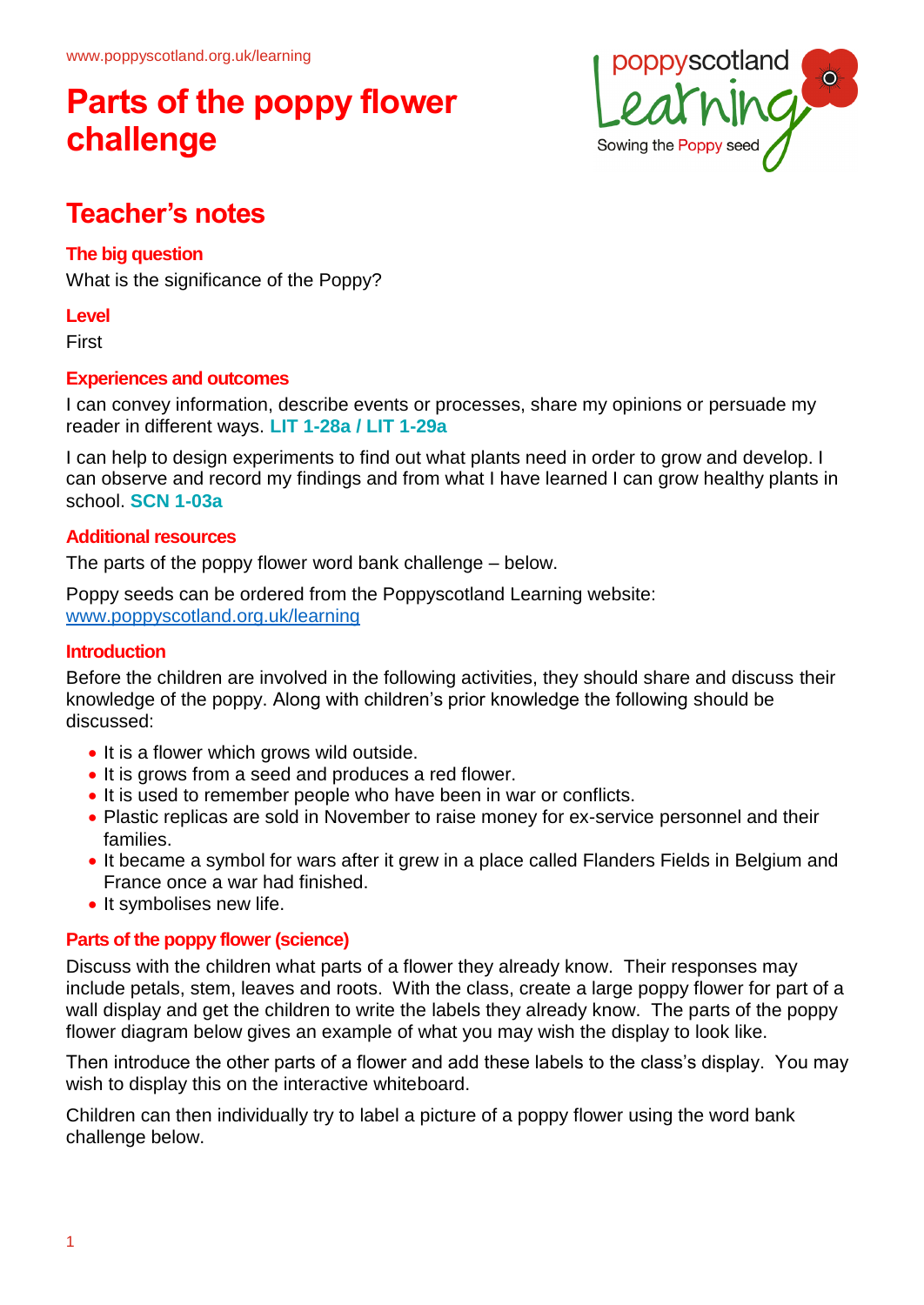

## **Learning intention**

• I am learning about the different parts of a poppy

### **Success criteria**

• I can label the different parts of a poppy and talk about them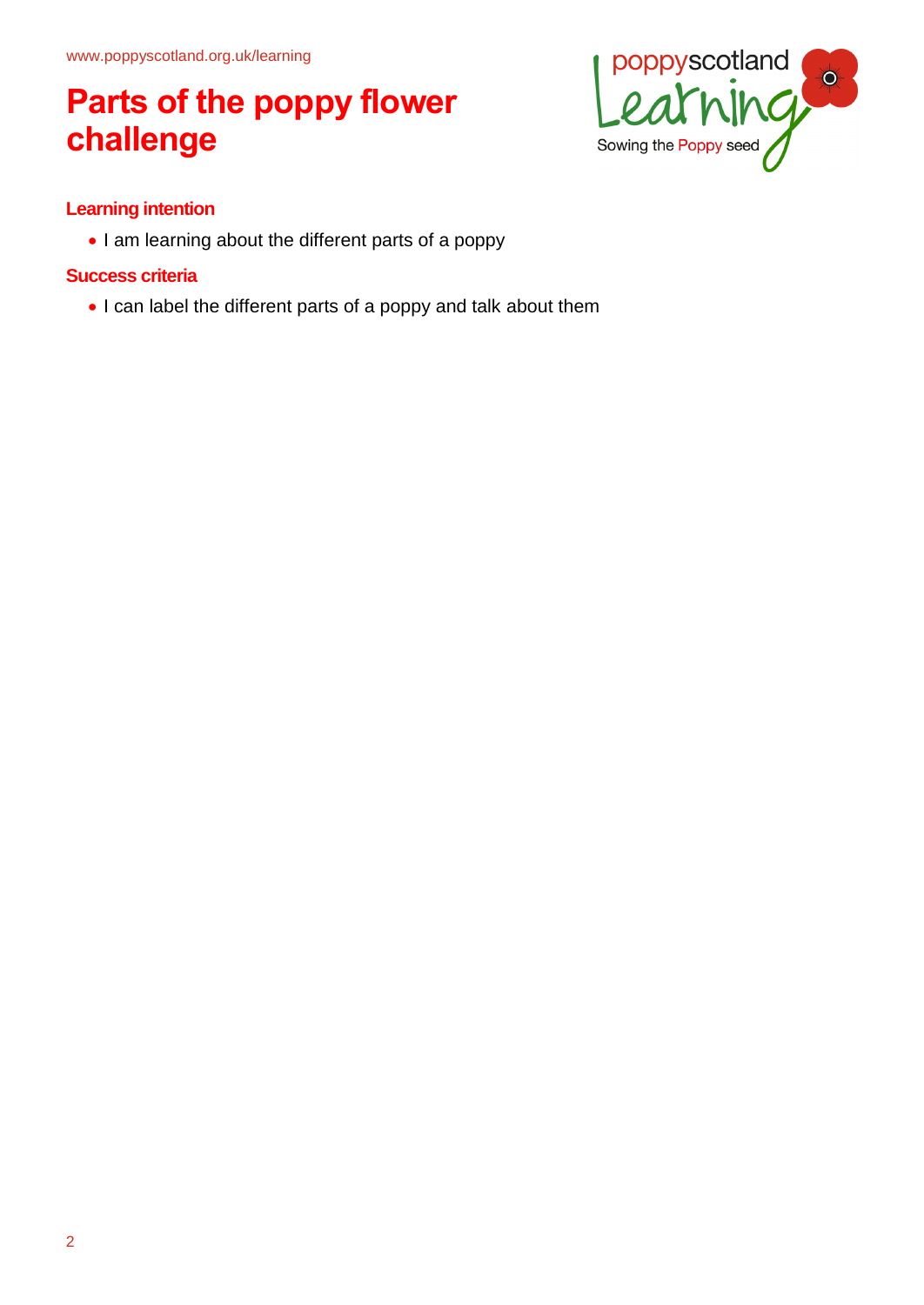

## **Word bank challenge**

Match the words below to the correct part of the poppy drawing. Then write in the word next to the correct part of the poppy:

|  |  |  | Petal Stem Leaf Root Style Sepal Stamen Stigma Ovary |  |
|--|--|--|------------------------------------------------------|--|
|  |  |  |                                                      |  |
|  |  |  |                                                      |  |
|  |  |  |                                                      |  |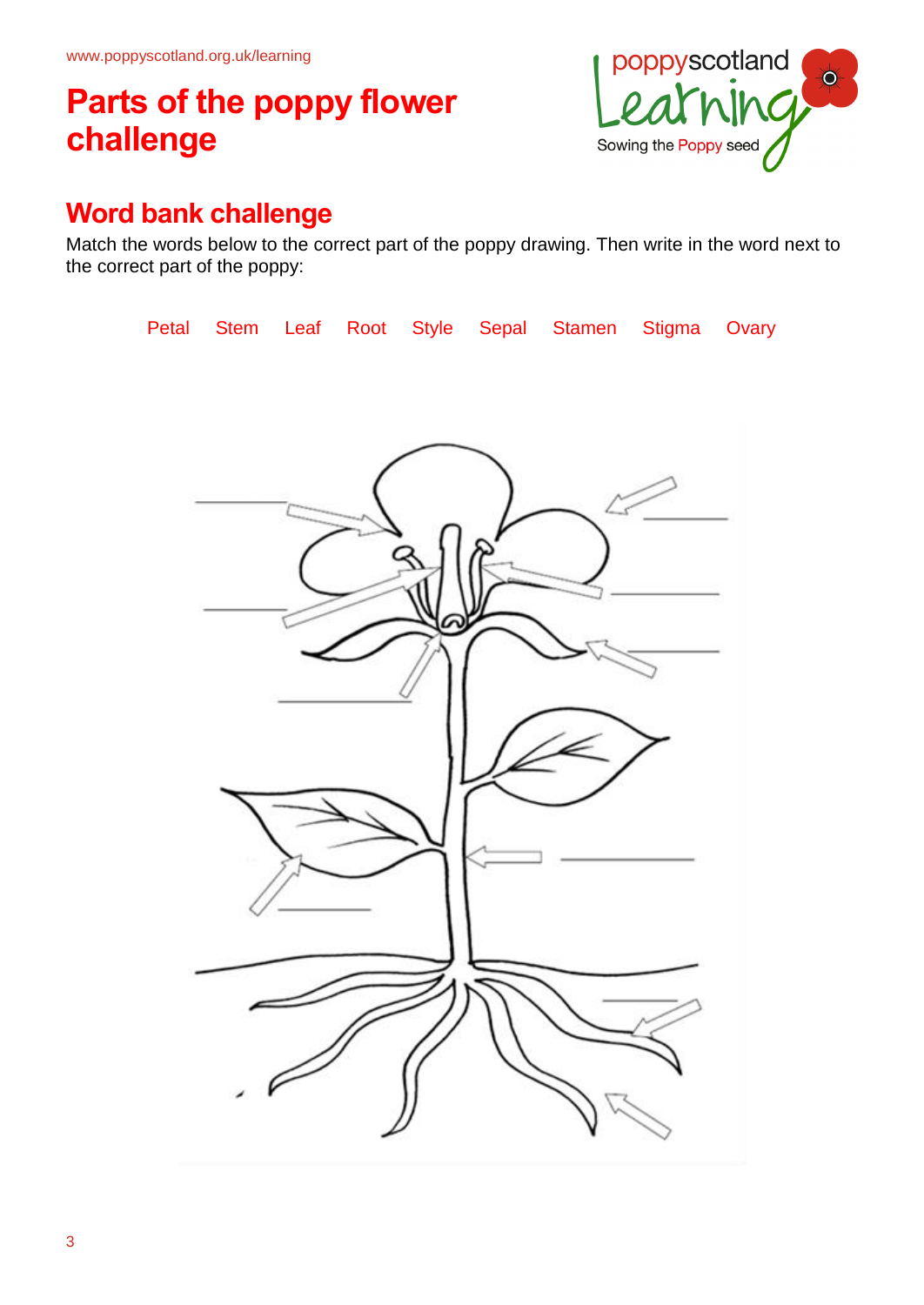

# **What progress have I made today?**

| $2nd$ level<br>I can name basic structures of plants. Some<br>plant parts are                                                         | 3rd level<br>I can label the many different parts of the<br>poppy.<br>Some examples are |
|---------------------------------------------------------------------------------------------------------------------------------------|-----------------------------------------------------------------------------------------|
| 4 <sup>th</sup> level<br>I can provide examples of how the poppy and<br>other plants have benefited our society.<br>Some examples are |                                                                                         |